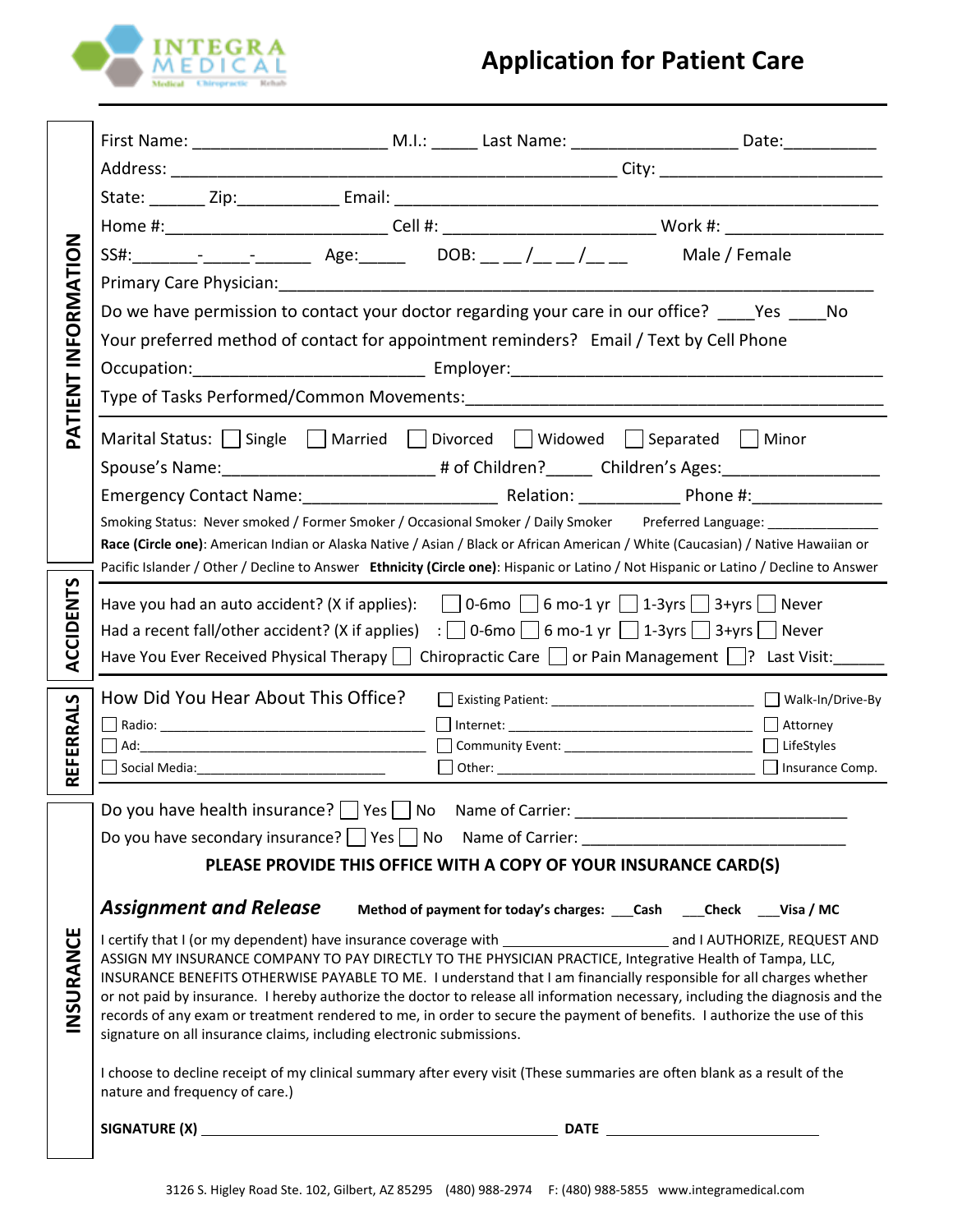#### Patient Name: \_\_\_\_\_\_\_\_\_\_\_\_\_\_\_\_\_\_\_\_\_\_\_\_\_\_\_\_\_\_\_\_ Date: \_\_\_\_\_\_\_\_\_\_\_\_\_\_\_\_

|                                  |                          | PRIMARY COMPLAINTS: Please list in order of most severe (#1) to least severe (#4). Sample complaints: Low Back, Left |
|----------------------------------|--------------------------|----------------------------------------------------------------------------------------------------------------------|
| Knee, Right Shoulder, Neck, etc. | MOST SEVERE $\leftarrow$ | $\rightarrow$ LEAST SEVERE                                                                                           |

| Knee, Right Shoulder, Neck, etc.                       | <b>MOSI SEVERE</b>                                     |                                                        |                                                        | D LEASI SEVERE                                         |
|--------------------------------------------------------|--------------------------------------------------------|--------------------------------------------------------|--------------------------------------------------------|--------------------------------------------------------|
| You have the following<br>complaints (WRITE-IN)        | 1.                                                     | 2.                                                     | 3.                                                     | 4.                                                     |
| Circle the word that best<br>describes this complaint. | Sharp dull achy<br>throbbing numb<br>other<br>shooting | Sharp dull achy<br>throbbing numb<br>shooting<br>other | Sharp dull achy<br>throbbing numb<br>shooting<br>other | Sharp dull achy<br>throbbing numb<br>shooting<br>other |
| How often do you feel this                             | Constant<br>Daily                                      | Constant<br>Daily                                      | Constant<br>Daily                                      | Constant<br>Daily                                      |
| complaint?                                             | Weekly "Off and On"                                    | Weekly "Off and On"                                    | Weekly "Off and On"                                    | Weekly "Off and On"                                    |
| How long have you had                                  | Days / Weeks /                                         | Days / Weeks /                                         | Days / Weeks /                                         | Days / Weeks /                                         |
| this complaint?                                        | Months / Years                                         | Months / Years                                         | Months / Years                                         | Months / Years                                         |
| Is it getting better, worse,<br>or staying the same?   | Better Worse Same                                      | Better Worse Same                                      | Better Worse Same                                      | Better Worse Same                                      |
| What makes it better,<br>if anything?                  |                                                        |                                                        |                                                        |                                                        |
| What makes it worse,<br>if anything?                   |                                                        |                                                        |                                                        |                                                        |
| On a scale of $0 - 10$ , rate                          | <b>Circle response</b>                                 | <b>Circle response</b>                                 | <b>Circle response</b>                                 | <b>Circle response</b>                                 |
| your discomfort. $(0 = no$                             | 012345678910                                           | 012345678910                                           | 012345678910                                           | 012345678910                                           |
| pain, 10 = excruciating)                               |                                                        |                                                        |                                                        |                                                        |
| How have you taken care                                |                                                        |                                                        |                                                        |                                                        |
| of this in the past? Has that<br>worked for you?       |                                                        |                                                        |                                                        |                                                        |
| Circle the ways this issue is                          | job children sex                                       | job children sex                                       | job children sex                                       | job children sex                                       |
| affecting your life. (all that                         | marriage household                                     | marriage household                                     | marriage household                                     | marriage household                                     |
| apply)                                                 | hobbies finances sports<br>exercise walking            | hobbies finances sports<br>exercise walking            | hobbies finances sports<br>exercise walking            | hobbies finances sports<br>exercise walking            |
|                                                        | standing bowels                                        | standing bowels                                        | standing bowels                                        | standing bowels                                        |
|                                                        | urinary fatigue                                        | urinary fatigue                                        | urinary fatigue                                        | urinary fatigue                                        |
|                                                        | loss of sleep moody                                    | loss of sleep moody                                    | loss of sleep moody                                    | loss of sleep moody                                    |
|                                                        | poor attitude<br>loss of productivity                  | poor attitude<br>loss of productivity                  | poor attitude<br>loss of productivity                  | poor attitude<br>loss of productivity                  |
| Improving this issue in my                             | 10-20%<br>30-40%                                       | 10-20%<br>30-40%                                       | 10-20%<br>30-40%                                       | 10-20%<br>30-40%                                       |
| life would improve my                                  | 50-60%<br>70-80%                                       | 50-60%<br>70-80%                                       | 50-60%<br>70-80%                                       | 50-60%<br>70-80%                                       |
| quality of life by:                                    | 90%<br>100%                                            | 100%<br>90%                                            | 90%<br>100%                                            | 100%<br>90%                                            |
| (Circle best response)                                 |                                                        |                                                        |                                                        |                                                        |

Have you taken any of the following for the above complaints in the last 6 months? ❑ Tylenol ❑ Ibuprofen/NSAIDs ❑ Aspirin Have you tried any of the following? ❑ Physical Therapy/Rehab ❑ Occupational Therapy ❑ Chiropractic ❑ Pain Mngt ❑ Ice/Heat

How long ago, or how often did you attempt the selected therapies? \_

## **PATIENT HEALTH HISTORY**



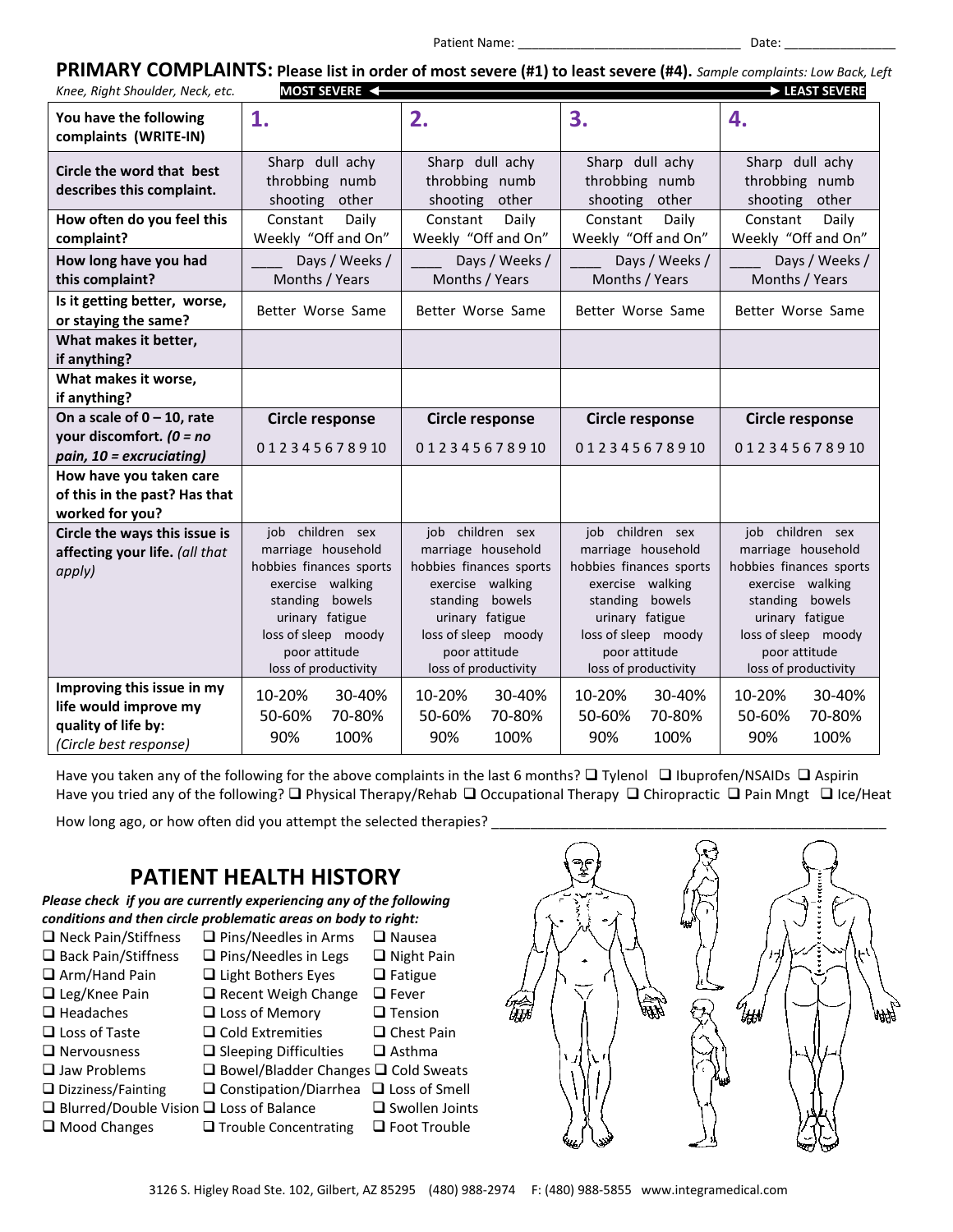## **PATIENT HEALTH HISTORY continued….** *Please check if you have ever had any of the following:*

❑ ADD/ADHD ❑ Aids/HIV ❑ Alcoholism ❑ Allergy Shots ❑ Anemia ❑ Anorexia ❑ Appendicitis ❑ Arthritis ❑ Asthma/Wheezing ❑ Bad Breath/Taste ❑ Bleeding Disorders ❑ Blood Pressure: High or Low (circle) ❑ Breast Lump ❑ Broken Bones ❑ Bronchitis ❑ Bulimia ❑ Cancer ❑ Cataracts ❑ Chemical Dependency ❑ Chicken Pox ❑ Colon Trouble ❑ Contacts/Glasses ❑ Depression ❑ Diabetes ❑ Dry Skin ❑ Ear Infections ❑ Epilepsy ❑ Fibromyalgia ❑ Fractures ❑ Gall Bladder ❑ Glaucoma ❑ Goiter ❑ Gonorrhea ❑ Gout ❑ Heartburn ❑ Heart Attack ❑ Heart Problems ❑ Hemorrhoids ❑ Hepatitis ❑ Hernia ❑ Herniated Disc ❑ Herpes ❑ High Cholesterol ❑ Hormone/Gland Problems ❑ Insomnia ❑ Kidney Problems ❑ Liver Disease ❑ Measles ❑ Menopausal Prob. ❑ Migraines ❑ Miscarriage ❑ Mononucleosis ❑ Mouth Sores or Bleeding Gums ❑ Multiple Sclerosis ❑ Mumps ❑ Nosebleeds ❑ Osteoporosis ❑ Pacemaker ❑ Parkinson's Disease ❑ Pinched Nerve ❑ Pneumonia ❑ Polio ❑ Prostate Problems ❑ Prosthesis ❑ Psychiatric Care ❑ Rheumatoid Arthritis ❑ Rheumatic Fever ❑ Scarlet Fever ❑ Sexual Difficulty ❑ Stroke ❑ Suicide Attempt ❑ Thyroid Problems ❑ TMJ Pain ❑ Tonsillitis ❑ Tremors ❑ Tuberculosis ❑ Tumors/Growths ❑ Typhoid Fever ❑ Ulcers ❑ Vaginal Infections ❑ Venereal Disease ❑ Whooping Cough ❑ Other: \_\_\_\_\_\_\_\_\_\_ \_\_\_\_\_\_\_\_\_\_\_\_\_\_\_\_\_\_ \_\_\_\_\_\_\_\_\_\_\_\_\_\_\_\_\_\_

Are you currently under drug and/or medical care?  $\square$  Yes  $\square$  No If yes, explain  $\square$ 

Please list any and all medications, supplements/vitamins, herbs etc. you are currently taking:

| <b>Name</b> | Strength/Dosage | Frequency | What are you taking it for? |
|-------------|-----------------|-----------|-----------------------------|
|             |                 |           |                             |
|             |                 |           |                             |
|             |                 |           |                             |
|             |                 |           |                             |
|             |                 |           |                             |
|             |                 |           |                             |

\_\_\_\_\_\_\_\_\_\_\_\_\_\_\_\_\_\_\_\_\_\_\_\_\_\_\_\_\_\_\_\_\_\_\_\_\_\_\_\_\_\_\_\_\_\_\_\_\_\_\_\_\_\_\_\_\_\_\_\_\_\_\_\_\_\_\_\_\_\_\_\_\_\_\_\_\_\_\_\_\_\_\_\_\_\_\_\_\_\_\_\_\_\_\_\_\_\_\_\_\_\_\_\_\_

Please list any surgeries and/or hospitalizations you have had (type & date):

#### **ALLERGIES** (food/drug/etc.): **\_\_\_\_\_\_\_\_\_\_\_\_\_\_\_\_\_\_\_\_\_\_\_\_\_\_\_\_\_\_\_\_\_\_\_\_\_\_\_\_\_\_\_\_\_\_\_\_\_\_\_\_\_\_\_\_\_\_\_\_\_\_\_\_\_\_\_\_\_\_\_\_\_\_\_\_\_\_**

Is there a family history of any of the following conditions? *(indicate family member including parents, grandparents & siblings)*

| $\Box$ Heart Disease                                                                                                                                                                                         |  | $\square$ Diabetes |                |                  |                                                    |                    |                                 |         |
|--------------------------------------------------------------------------------------------------------------------------------------------------------------------------------------------------------------|--|--------------------|----------------|------------------|----------------------------------------------------|--------------------|---------------------------------|---------|
| $\Box$ Cancer                                                                                                                                                                                                |  | $\Box$ Arthritis   |                |                  | $\Box$ Other                                       |                    |                                 |         |
| Do you exercise:                                                                                                                                                                                             |  | $\Box$ 5-7x/week   |                | $\Box$ 3-4x/week | $\Box$ 1-2x/week                                   |                    | $\Box$ Occasionally $\Box$ None |         |
| Do your work activities mostly involve:                                                                                                                                                                      |  |                    | $\Box$ Sitting |                  | $\Box$ Standing                                    | $\Box$ Light Labor | $\Box$ Heavy Labor              |         |
| Do you sleep on your: $\Box$ Back $\Box$ Side                                                                                                                                                                |  | $\Box$ Stomach     |                |                  | Do you use a cervical pillow? $\Box$ Yes $\Box$ No |                    |                                 |         |
| What is your daily/weekly intake of the following: Caffeine cups/day Alcohol drinks/week Cigarettes                                                                                                          |  |                    |                |                  |                                                    |                    |                                 | pks/day |
| I certify that the above questions were answered accurately. I understand that providing incorrect information can<br>be dangerous to my health. I will give complete & accurate information during my exam. |  |                    |                |                  |                                                    |                    |                                 |         |

**Signature (X) \_\_\_\_\_\_\_\_\_\_\_\_\_\_\_\_\_\_\_\_\_\_\_\_\_\_\_\_\_\_\_\_\_\_\_\_\_\_\_\_\_\_\_\_ Date\_\_\_\_\_\_\_\_\_\_\_\_\_\_\_\_**

3126 S. Higley Road Ste. 102, Gilbert, AZ 85295 (480) 988-2974 F: (480) 988-5855 www.integramedical.com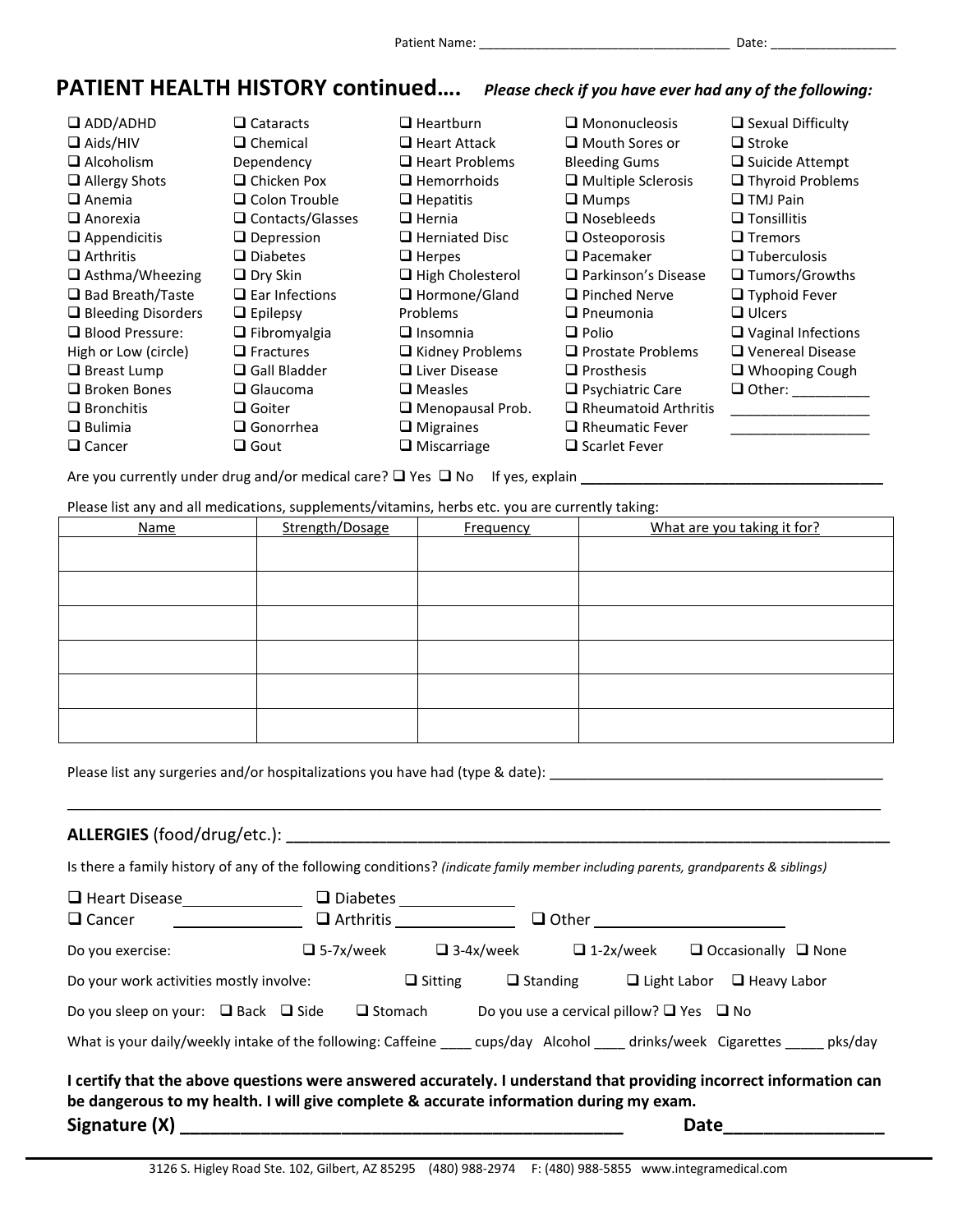

### **TERMS OF ACCEPTANCE AND CONSENT FOR CARE**

The clinic will attempt to identify and diagnose any ailments you may have that may be corrected through physical medicine, massage therapy, chiropractic care, and/or active/passive rehabilitation. If any condition or disease appears to be present out of our scope of practice, we will refer you to an appropriate physician to diagnose and/or treat that condition. The clinical procedures performed are usually beneficial and seldom cause any problem. In rare cases underlying physical defects, deformities or pathologies, may render the patient susceptible for injury. The doctor, of course, will not provide specific healthcare, if he/she is aware that such care may be contraindicated. It is the responsibility of the patient to make it known these things which otherwise might not come to the attention of the physician (deformities, illnesses, etc).

I agree to settle any claim or dispute I may have against or with any of these persons or entities, whether related to the prescribed care or not, by binding arbitration under the current malpractice terms which can be obtained by written request.

I also understand that the fee paid for treatment x-rays is for analysis only. The file itself is the property of this office. Once films are taken, they cannot be released, but may be copied. There is a fee for copying of the xrays.

Also, for your protection, portions of our office where patients do not disrobe are under video surveillance, specifically, but not limited to, the front desk check-out stations.

I have read and I accept the terms above and understand them fully. I hereby give consent to the clinic to evaluate me to determine my condition and treat me for such conditions. I also understand that I may at any time discontinue with the exam and/or x-rays or any treatment if I so choose.

*I also understand that if I suspend or terminate my care at this office, any outstanding charges for professional services rendered to me will be immediately due and payable. I agree that I will be responsible for all attorney and legal fees if legal action becomes necessary to collect this amount.*

|    |                     |                                                                                                                                                                                                                                                                                                                                                                                            |      |        |        | have read and fully understand the above statements.                                            |                                      |        |
|----|---------------------|--------------------------------------------------------------------------------------------------------------------------------------------------------------------------------------------------------------------------------------------------------------------------------------------------------------------------------------------------------------------------------------------|------|--------|--------|-------------------------------------------------------------------------------------------------|--------------------------------------|--------|
|    |                     | (PRINT NAME)                                                                                                                                                                                                                                                                                                                                                                               |      |        |        |                                                                                                 |                                      |        |
|    |                     | (SIGNATURE)                                                                                                                                                                                                                                                                                                                                                                                |      | (DATE) |        |                                                                                                 |                                      |        |
|    |                     | FOR MINORS: I, __________________________ being the parent or legal guardian of ______________________________<br>(Print Guardian Name)                                                                                                                                                                                                                                                    |      |        |        |                                                                                                 | (Print Minor's Name)                 |        |
|    |                     | have read and fully understand the above terms of acceptance & grant permission for my child to receive treatment.                                                                                                                                                                                                                                                                         |      |        |        |                                                                                                 |                                      |        |
|    |                     | (SIGNATURE)                                                                                                                                                                                                                                                                                                                                                                                |      | (DATE) |        |                                                                                                 |                                      |        |
|    |                     | X-ray Questionnaire: For women only Our consultation and examination may indicate that x-rays are necessary to<br>accurately diagnose and analyze your condition. Should x-rays be necessary we would like to confirm that you are not pregnant at this time.<br>$\Box$ There is a possibility that I may be pregnant at this time<br>$\Box$ No, I am definitely not pregnant at this time |      |        |        | $\Box$ Yes, I am definitely pregnant<br>$\Box$ I request that x-ray films not be taken because: |                                      |        |
|    | Patient's Signature |                                                                                                                                                                                                                                                                                                                                                                                            | Date |        |        |                                                                                                 |                                      |        |
|    |                     | NEUROLOGICAL/MRI/VASCULAR PATIENT QUESTIONNAIRE                                                                                                                                                                                                                                                                                                                                            |      |        |        |                                                                                                 |                                      |        |
| 1. |                     | Weakness, numbness or burning in your shoulder, arms or hands?                                                                                                                                                                                                                                                                                                                             |      |        | NO YES | 8. Cold Hands/Feet?                                                                             |                                      | NO YES |
| 2. |                     | Do your hands or arms fall asleep regularly?                                                                                                                                                                                                                                                                                                                                               |      |        | NO YES |                                                                                                 | 9. Have you had an MRI? NO YES       |        |
| 3. |                     | Reduced feeling (sensation) or swelling in your hands or arms?                                                                                                                                                                                                                                                                                                                             |      |        | NO YES |                                                                                                 |                                      |        |
| 4. |                     | Loss of handgrip strength?                                                                                                                                                                                                                                                                                                                                                                 |      |        | NO YES | What was it ordered for?                                                                        | If yes to MRI, When? Who ordered it? |        |
| 5. |                     | Weakness, numbness or burning in your buttocks, legs or feet?                                                                                                                                                                                                                                                                                                                              |      |        | NO YES |                                                                                                 |                                      |        |
| 6. |                     | Do our legs or feet fall asleep regularly?                                                                                                                                                                                                                                                                                                                                                 |      |        | NO YES |                                                                                                 |                                      |        |
|    |                     |                                                                                                                                                                                                                                                                                                                                                                                            |      |        |        |                                                                                                 |                                      |        |

\_\_\_\_\_\_\_\_\_\_\_\_\_\_\_\_\_\_\_\_\_\_\_\_\_\_\_\_\_\_\_\_\_\_

7. Reduced feeling (sensation) or swelling in your legs, feet? NO YES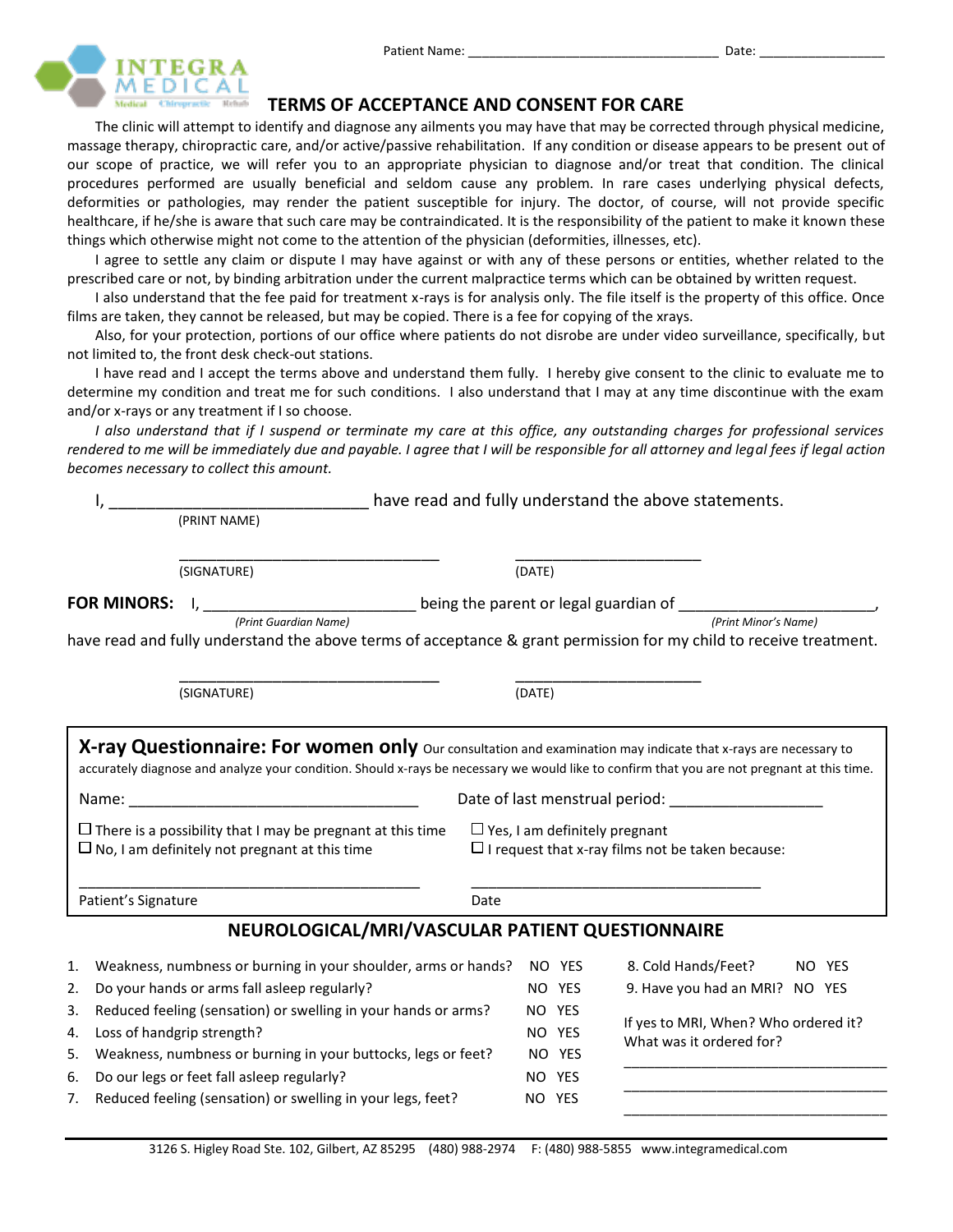# **Allergy, Food, Chemical Sensitivity, & Inflammation**

Gender: M / F Height: Feet \_\_\_\_\_Inches \_\_\_\_\_\_\_ Weight: \_\_\_\_\_\_\_\_Ibs.

*Please complete the following allergy, food and chemical sensitivity questionnaire. Score each symptom based upon your experiences over the last 90 days. Circle appropriate number 0-5 according to severity.* 

*0=No Problem at All 1=Extremely Mild Symptoms 2=Mild to Moderate Symptoms Occasionally 3=Moderate Symptoms Frequently 4=Moderate to Severe Symptoms 5=Very Severe Symptoms*

#### **Digestive Symptoms**

0 1 2 3 4 5 Stomach Pains or Cramping 0 1 2 3 4 5 Constipation 0 1 2 3 4 5 Diarrhea 0 1 2 3 4 5 Reflux or Heartburn 0 1 2 3 4 5 Bloating 0 1 2 3 4 5 Gas 0 1 2 3 4 5 Nausea or Vomiting

#### **Weight**

0 1 2 3 4 5 Inability to Lose Weight 0 1 2 3 4 5 Food Cravings 0 1 2 3 4 5 Binge Eating 0 1 2 3 4 5 Water Retention

#### **Sinus/Respiratory**

0 1 2 3 4 5 Stuffy or Runny Nose 0 1 2 3 4 5 Asthma 0 1 2 3 4 5 Chest Congestion 0 1 2 3 4 5 Chronic Cough 0 1 2 3 4 5 Wheezing 0 1 2 3 4 5 Frequent Sneezing or Nasal Discharge

#### **Head/Ears**

0 1 2 3 4 5 Migraines 0 1 2 3 4 5 Headaches 0 1 2 3 4 5 Earaches 0 1 2 3 4 5 Sinus or Ear Infections 0 1 2 3 4 5 Ringing in Ears

#### **Eyes/Throat**

0 1 2 3 4 5 Itchy Eyes 0 1 2 3 4 5 Watery Eyes 0 1 2 3 4 5 Sore Throats or Colds 0 1 2 3 4 5 Persistent Canker Sores

#### **Emotional/Mental**

|  |  |  | 0 1 2 3 4 5 Depression   |
|--|--|--|--------------------------|
|  |  |  | 0 1 2 3 4 5 Anxiety      |
|  |  |  | 0 1 2 3 4 5 Mood Swings  |
|  |  |  | 0 1 2 3 4 5 Irritability |

0 1 2 3 4 5 Poor Concentration/Memory

#### **Energy**

0 1 2 3 4 5 Fatigue 0 1 2 3 4 5 Hyperactivity 0 1 2 3 4 5 Lethargy 0 1 2 3 4 5 Restlessness 0 1 2 3 4 5 Insomnia

#### **Skin Disorders**

0 1 2 3 4 5 Eczema 0 1 2 3 4 5 Dermatitis 0 1 2 3 4 5 Excessive Sweating 0 1 2 3 4 5 Rashes 0 1 2 3 4 5 Hives

#### **Other Symptoms:**

- 0 1 2 3 4 5 Joint Pain
- 0 1 2 3 4 5 Arthritis
- 0 1 2 3 4 5 Irregular Heartbeat
- 0 1 2 3 4 5 Chest Pains
- 0 1 2 3 4 5 Muscle Aches

Please list any symptoms not mentioned above: \_\_\_\_\_\_\_\_\_\_\_\_\_\_\_\_\_\_\_\_\_\_\_\_\_\_\_\_\_\_\_\_\_\_\_\_\_\_

\_\_\_\_\_\_\_\_\_\_\_\_\_\_\_\_\_\_\_\_\_\_\_\_\_\_\_\_\_\_\_\_\_\_\_\_\_\_

**TOTAL SCORE: \_\_\_\_\_\_\_\_\_\_\_\_**